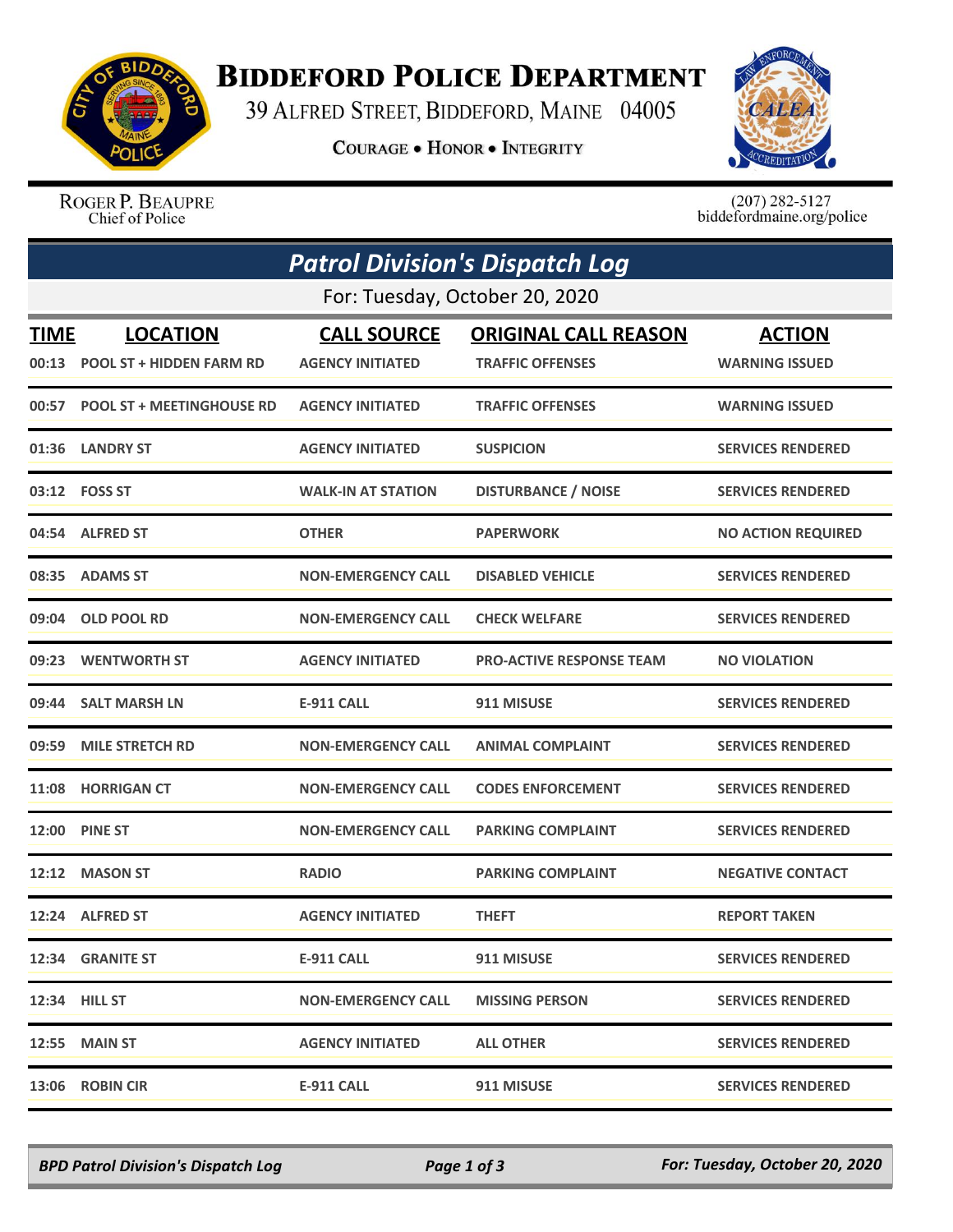| <b>TIME</b> | <b>LOCATION</b><br>13:25 SOUTH ST | <b>CALL SOURCE</b><br><b>NON-EMERGENCY CALL</b> | <b>ORIGINAL CALL REASON</b><br><b>PRO-ACTIVE RESPONSE TEAM</b> | <b>ACTION</b><br><b>NO VIOLATION</b> |
|-------------|-----------------------------------|-------------------------------------------------|----------------------------------------------------------------|--------------------------------------|
|             | 13:35 PINE ST                     | <b>NON-EMERGENCY CALL</b>                       | <b>SUSPICION</b>                                               | <b>SERVICES RENDERED</b>             |
| 14:06       | <b>BRADBURY ST</b>                | <b>NON-EMERGENCY CALL</b>                       | <b>CHECK WELFARE</b>                                           | <b>SERVICES RENDERED</b>             |
|             | 14:19 SOUTH ST                    | <b>AGENCY INITIATED</b>                         | <b>PAPERWORK</b>                                               | <b>PAPERWORK NOT SERVED</b>          |
| 14:22       | <b>WELLSPRING RD</b>              | E-911 CALL                                      | 911 MISUSE                                                     | <b>NEGATIVE CONTACT</b>              |
|             | 14:52 JEFFERSON ST + ADAMS ST     | <b>E-911 CALL</b>                               | <b>TRESPASSING</b>                                             | <b>SERVICES RENDERED</b>             |
|             | 15:03 ALFRED ST                   | <b>NON-EMERGENCY CALL</b>                       | <b>ANIMAL COMPLAINT</b>                                        | <b>SERVICES RENDERED</b>             |
|             | 15:39 HILL ST                     | <b>NON-EMERGENCY CALL</b>                       | <b>BURGLARY</b>                                                | <b>REPORT TAKEN</b>                  |
|             | 15:57 SUMMER ST                   | <b>WALK-IN AT STATION</b>                       | <b>SUSPICION</b>                                               | <b>SERVICES RENDERED</b>             |
| 16:26       | <b>WESTERN AVE</b>                | <b>E-911 CALL</b>                               | 911 MISUSE                                                     | <b>DISPATCH HANDLED</b>              |
|             | 16:49 POOL ST                     | <b>E-911 CALL</b>                               | 911 MISUSE                                                     | <b>DISPATCH HANDLED</b>              |
|             | 17:04 WILLIAMS CT                 | <b>NON-EMERGENCY CALL</b>                       | <b>SUSPICION</b>                                               | <b>NO ACTION REQUIRED</b>            |
|             | 17:28 PINE ST + ELM ST            | <b>AGENCY INITIATED</b>                         | <b>ASSIST CITIZEN</b>                                          | <b>SERVICES RENDERED</b>             |
| 17:35       | <b>UNION ST</b>                   | <b>NON-EMERGENCY CALL</b>                       | <b>PARKING COMPLAINT</b>                                       | <b>NO VIOLATION</b>                  |
|             | 18:25 WEST ST + GRAHAM ST         | <b>AGENCY INITIATED</b>                         | <b>TRAFFIC OFFENSES</b>                                        | <b>WARNING ISSUED</b>                |
|             | 18:25 ELM ST + SPRUCE ST          | <b>AGENCY INITIATED</b>                         | <b>TRAFFIC OFFENSES</b>                                        | <b>WARNING ISSUED</b>                |
|             | 18:50 HILLSIDE AVE                | <b>E-911 CALL</b>                               | <b>FRAUD / SCAM</b>                                            | <b>NO ACTION REQUIRED</b>            |
|             | 18:54 FRANKLIN ST                 | <b>NON-EMERGENCY CALL</b>                       | <b>PARKING COMPLAINT</b>                                       | <b>VEHICLE TOWED</b>                 |
|             | 18:57 ELM ST                      | <b>AGENCY INITIATED</b>                         | <b>TRAFFIC OFFENSES</b>                                        | <b>WARNING ISSUED</b>                |
|             | 19:08 ELM ST                      | <b>NON-EMERGENCY CALL</b>                       | <b>ASSIST CITIZEN</b>                                          | <b>SERVICES RENDERED</b>             |
|             | 19:19 EMERY ST                    | <b>NON-EMERGENCY CALL</b>                       | <b>DISTURBANCE</b>                                             | <b>SERVICES RENDERED</b>             |
|             | 19:20 ALFRED ST                   | <b>AGENCY INITIATED</b>                         | <b>TRAFFIC OFFENSES</b>                                        | <b>WARNING ISSUED</b>                |
|             | 19:43 ELM ST                      | E-911 CALL                                      | <b>MENTAL ILLNESS CASES</b>                                    | <b>SERVICES RENDERED</b>             |